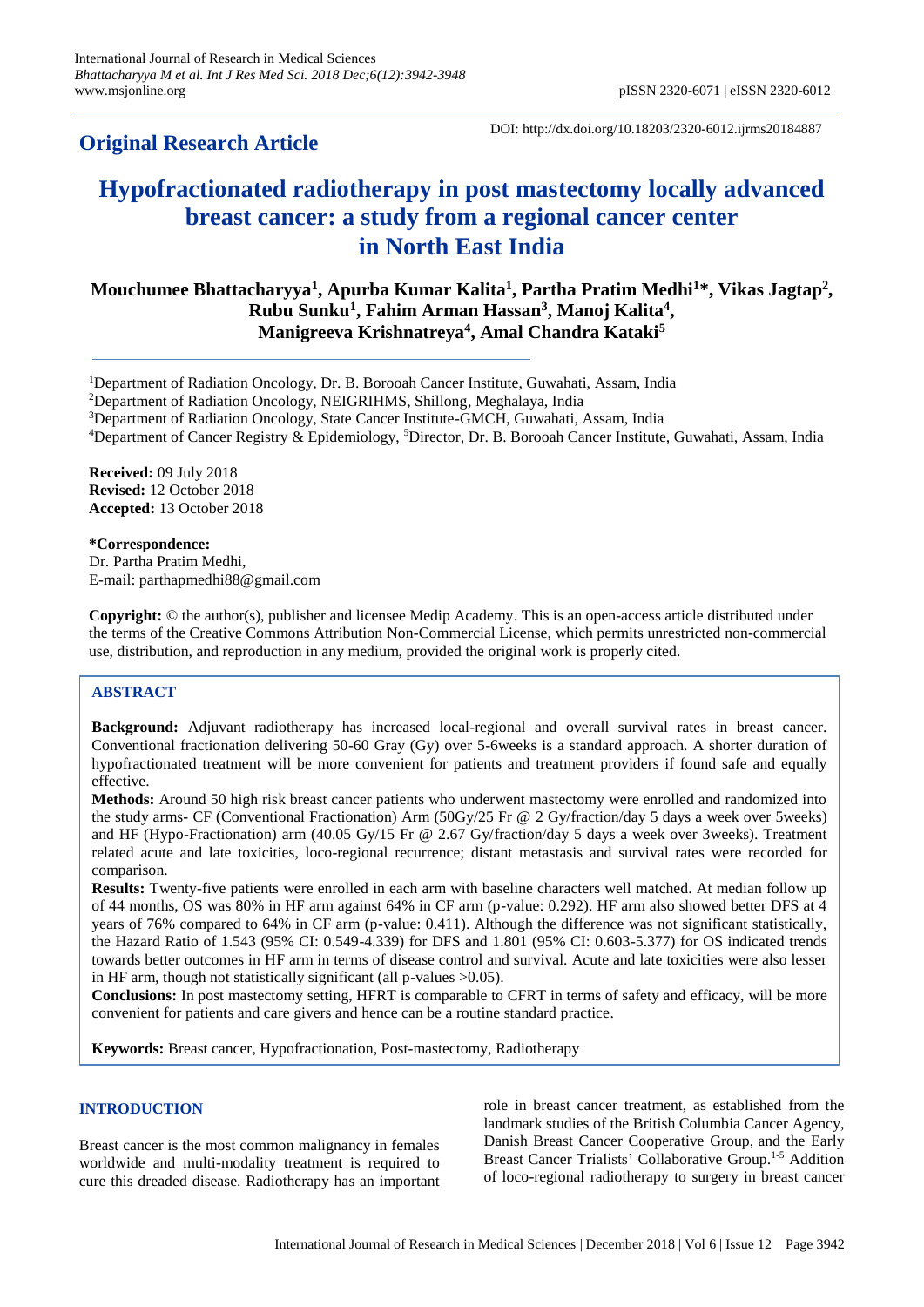not only improves local control and disease free survival but also has an impact on improving overall survival.

Radiotherapy in breast cancer has undergone paradigm changes with anterior photon beams in early days to tangential beams and then to modern conformal radiotherapy treatment techniques in current era. Traditionally 50 Gray in 25 fractions is a standard radiotherapy protocol for post mastectomy patients.<sup>6</sup> Results of trials from Whelan et al, Owen et al and START Trialists groups, in early breast cancer have established that  $\alpha/\beta$  values in breast cancer is really low and similar to that of normal tissues. $7-11$ They have also proved HF to be equally effective with less toxicity compared to CF in patients with early breast cancer.

Implementation of such shorter HF schedules in routine clinical practice is convenient for both patients and radiotherapy establishments in resource constrained regions like ours. Hence, there is a need to evaluate safety and efficacy of HF in our patients. However, unlike west, most of the cases in India and especially our part of country present at an advanced stage, which are not amenable to breast conservation approaches and mostly undergo mastectomy.<sup>12</sup> Whether, hypofractionation can be applied routinely for post-mastectomy breast cancer patients remains debatable owing to paucity of large, prospective trials and supporting level I evidence.

With this background, this study was undertaken among the locally advanced breast cancer patients that underwent mastectomy and required adjuvant locoregional radiotherapy. In this report, we analyze the locoregional control, disease free survival (DFS), overall survival (OS) rates and late toxicities of therapy in such patients treated at our center with conventional versus hypofractionated radiotherapy.

# **METHODS**

This study was carried out in Department of Radiation Oncology at Dr. Bhubaneswar Borooah Cancer Institute, Guwahati – a Regional Cancer Center located in the North Eastern region of India. The study was approved by Institutional Ethics Committee (IEC) and performed in accordance with the principles embodied in the Declaration of Helsinki. The study has been registered retrospectively with the Clinical Trial Registry-India vide registration no. CTRI/2018/04/013174.

# *Inclusion criteria*

Female patients with histologically confirmed invasive breast cancer, who underwent modified radical mastectomy and planned for adjuvant radiotherapy as per Institutional Tumour Board decision, were eligible for study. Patients with age >18 years, tumours with pathological stage IIA-IIIC, or any patient who had received neoadjuvant chemotherapy with normal haematological, cardiac and pulmonary functions prior to radiotherapy were considered for accrual.

#### *Exclusion criteria*

Patients with tangential beam margins separation more than 22 cm were excluded. Patients with non-epithelial malignancies, those with co-existent or previous history of other malignancy, those who received prior radiotherapy to chest wall region and those with severe physical or mental co-morbidities were excluded from the study.

# *Study procedure*

After informed consent patients were enrolled and randomized between the two arms i.e. Study Arm A-Hypo Fractionation (HF) and Control Arm B-Conventional Fractionation (CF). Patients in the HF arm received 2.67 Gray (Gy) per fraction per day to a dose of 40.05 Gy in 15 fractions, 5 days a week over 3weeks while those in CF arm received 2 Gy per fraction per day to a dose of 50 Gy in 25 fractions, 5 days a week over 5weeks.

# *Radiotherapy procedure*

All patients were planned with two-dimensional conventional simulator. The clinical field borders were placed keeping in mind the adequate coverage of the chest wall and tumor bed region with radiotherapy. Care was taken to include the mastectomy scars within the treatment volume and central lung distance (CLD) within 2.5cm. Radiotherapy was delivered using two parallel opposed tangential beams with the patient lying supine on a Breast Board. The chest wall contour was replicated and transferred to a digitizer in the treatment planning system to calculate the depth of prescription and check for adequate coverage and homogeneity.

When indicated, a separate direct anterior field was used to treat the axilla and supraclavicular region with a gap junction of 0.5cm from the chest wall field to prevent overlapping of field borders. The superior divergence of tangential fields was accounted for by using appropriate couch rotation and collimation. No separate fields for internal mammary nodes or posterior axillary boost was employed in any of the patients. All patients were treated using 6 Mega Voltage (MV) photons on a linear accelerator.

# *Study objectives*

The objective was to compare effectiveness of the two arms by evaluating Overall Survival (OS) and Disease Free Survival (DFS) rates. Loco-regional failures and Breast Cancer related deaths were analyzed and compared between the two arms. Toxicities were graded using the RTOG/EORTC acute and late radiation morbidity scoring criteria.<sup>13</sup>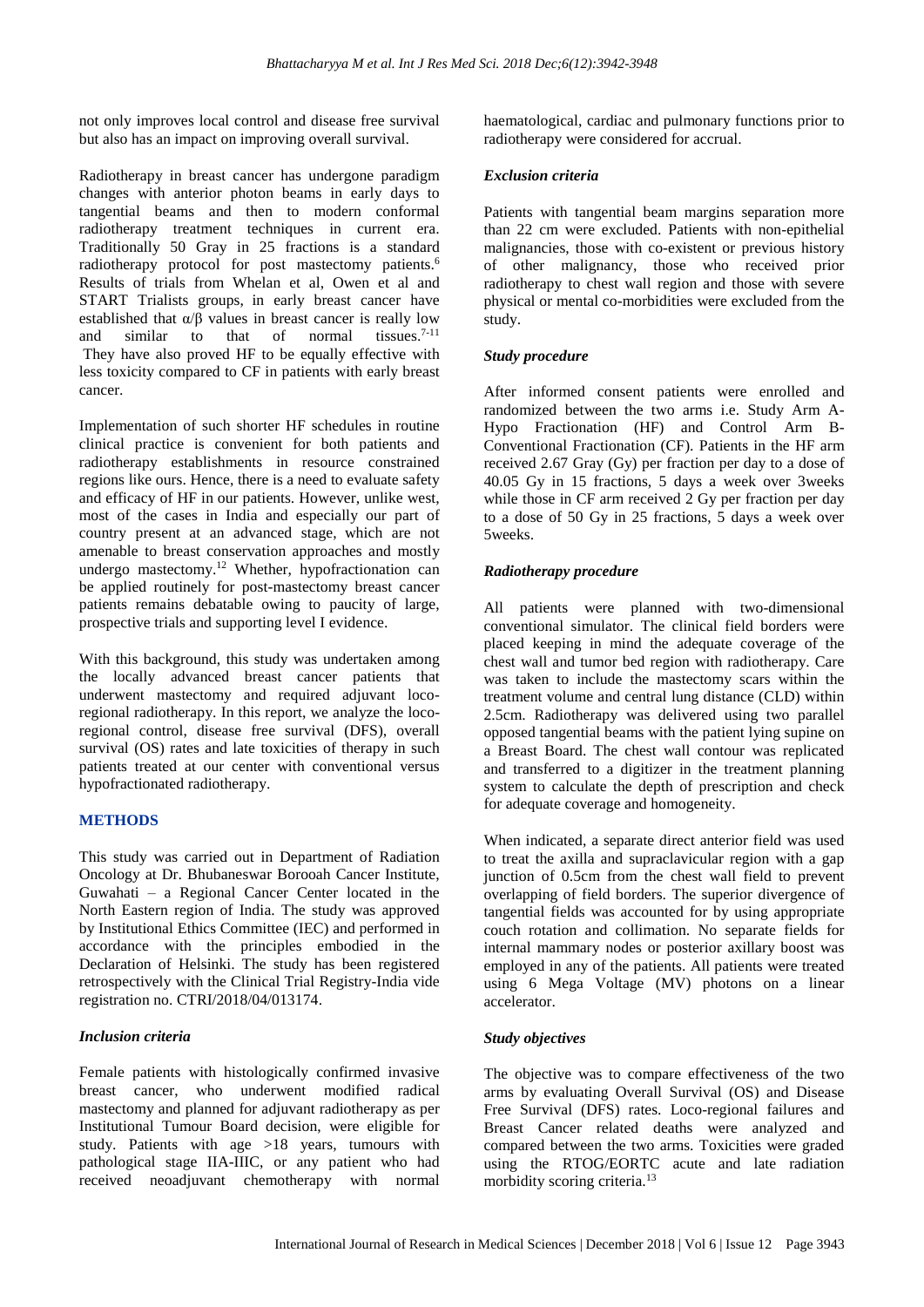#### *Data collection and statistical analysis*

All study parameters were recorded and analysed using SPSS (version 17) and GraphPad Prism softwares. Appropriate statistical tests were used for analysis of categorical and continuous data. Kaplan-Meier curves were used for survival analysis and the results compared by Log-rank test. Where appropriate, 95% confidence interval (CI) was computed and p-value  $\langle 0.05 \rangle$  was considered statistically significant. Hazard ratios (HR) were calculated using Cox proportional hazards regression.

# **RESULTS**

From June 2014**-**May 2015, 62 patients were assessed for eligibility for accrual into the study based on the inclusion and exclusion criteria stated above. Fifty patients of breast cancer who were planned for Post Mastectomy Radiotherapy (PMRT) were eventually accrued and randomized between the two arms.

#### *Patient, tumour and systemic therapy characteristics*

The baseline characteristics of the study population between the two arms are shown in Table 1. The mean age of patients in the HF arm was slightly higher than that of the CF arm (48.56 vs 43.04 years). All patients in the HF arm had infiltrating duct carcinoma (IDC) while in the CF arm 2 patients had mucinous carcinoma histology. The clinical stage of disease (from IIA up to IIIB) was found evenly matched between the two arms. The CF arm had more number of patients with hormone receptor positivity (64% vs 56%). With regards to systemic therapy, it was seen that only one patient in HF arm did not receive chemotherapy, while all other patients across both the arms, received some form of combination chemotherapy. Fifty-two percent patients in HF arm and 56% in CF arm received taxanes. Chemotherapy was delivered mostly in the adjuvant setting and equal proportion of patients received hormonal therapy in both the arms. Statistical analysis of these data revealed no significance (all p-values  $>0.05$ ) and thus showed homogeneity between the two arms.

#### **Table 1: Comparison of baseline characteristics between the study arms.**

|                                           | HF Arm $(A)$ , N= 25 | $CF$ Arm $(B)$ , N= 25 | p value     |  |  |
|-------------------------------------------|----------------------|------------------------|-------------|--|--|
| Age (in years)                            |                      |                        |             |  |  |
| Mean (SD)                                 | 43.04 (9.08)         | 48.56 (10.34)          | $0.05$ (NS) |  |  |
| Median (range)                            | 43 (27-60)           | 47 (32-70)             |             |  |  |
| <b>Menstrual status</b>                   |                      |                        |             |  |  |
| Premenopausal                             | 14 (56%)             | 12 (48%)               | $0.77$ (NS) |  |  |
| Postmenopausal                            | 11 (44%)             | 13 (52%)               |             |  |  |
| <b>Clinical stage</b>                     |                      |                        |             |  |  |
| <b>IIA</b>                                | 5(20%)               | 4(16%)                 |             |  |  |
| <b>IIB</b>                                | $10(40\%)$           | 9(36%)                 | $0.95$ (NS) |  |  |
| <b>IIIA</b>                               | 7(28%)               | 8 (32%)                |             |  |  |
| <b>IIIB</b>                               | 3(12%)               | 4(16%)                 |             |  |  |
| Histopathology                            |                      |                        |             |  |  |
| <b>Infiltrating Duct Ca</b>               | 25(100%)             | 23 (92%)               | $0.49$ (NS) |  |  |
| Other                                     | $\Omega$             | 2(8%)                  |             |  |  |
| <b>Estrogen and progesterone receptor</b> |                      |                        |             |  |  |
| Positive                                  | 14 (56%)             | 16(64%)                | $0.77$ (NS) |  |  |
| Negative                                  | 11 (44%)             | 9(36%)                 |             |  |  |
| Her 2 neu expression                      |                      |                        |             |  |  |
| Positive                                  | 7(28%)               | 8 (32%)                |             |  |  |
| Negative                                  | 18 (72%)             | 17 (68%)               | 1.0(NS)     |  |  |
| Chemotherapy                              |                      |                        |             |  |  |
| None                                      | 1(4%)                | $\theta$               |             |  |  |
| Neo-Adjuvant only                         | 4(16%)               | 6(24%)                 |             |  |  |
| Neo-Adjuvant→ Adjuvant                    | 3(12%)               | 6(24%)                 | $0.40$ (NS) |  |  |
| Adjuvant only                             | 17 (68%)             | 13 (52%)               |             |  |  |
| <b>Hormonal Therapy</b>                   |                      |                        |             |  |  |
| None                                      | $10(40\%)$           | 9(36%)                 | $0.94$ (NS) |  |  |
| Tamoxifen                                 | 7(28%)               | 8 (32%)                |             |  |  |
| <b>Aromatase Inhibitors</b>               | 8 (32%)              | 8 (32%)                |             |  |  |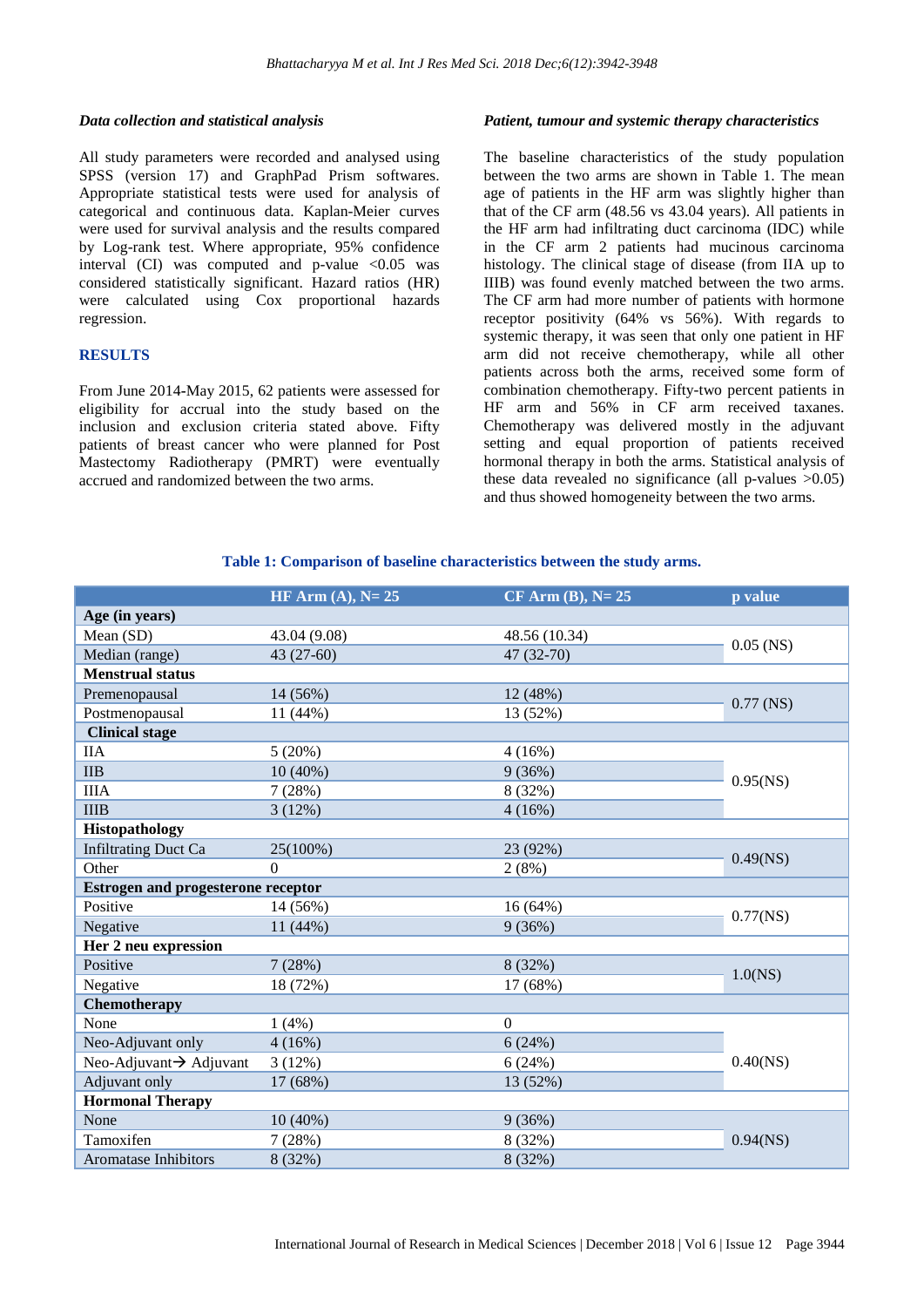# *Radiotherapy characteristics*

Between the patients of the two arms HF and CF, the mean chest wall separation (18.28cm vs 18.64cm, respectively) and the average central lung distance (1.82cm vs 1.84cm, respectively) were found to be comparable (Table 2). The proportion of patients in the two arms receiving radiotherapy to nodal regions (76% in HF and 84% in CF) was also similar (p-value  $= 0.73$ ).

#### **Table 2: Comparison of radiotherapy characteristics between the two arms.**

|                                      | HF Arm (A)<br>$N = 25$ | $CF$ Arm $(B)$<br>$N = 25$ | $\mathbf{p}$<br>value |  |  |  |
|--------------------------------------|------------------------|----------------------------|-----------------------|--|--|--|
| <b>Chest Wall separation (in cm)</b> |                        |                            |                       |  |  |  |
| Mean $(SD)$ 18.28 $(1.77)$           |                        | 18.64 (1.99)               | 0.50                  |  |  |  |
| Median (Range) 18 (16-22)            |                        | $18(15-22)$                | (NS)                  |  |  |  |
| Central lung distance (in cm)        |                        |                            |                       |  |  |  |
| Mean $(SD)$                          | 1.82(0.5752)           | 1.84(0.5346)               | 0.90                  |  |  |  |
| Median (Range) 2.0 (1.0-2.5)         |                        | $2.0(1.0-2.5)$             | (NS)                  |  |  |  |
| <b>Radiotherapy to SCF/axilla</b>    |                        |                            |                       |  |  |  |
| Yes                                  | 19 (76%)               | 21 (84%)                   | 0.73                  |  |  |  |
| No                                   | 6(24%)                 | 4(16%)                     | (NS)                  |  |  |  |

# *Toxicity profile*

Late toxicities evident were chronic pain (local), skin changes, subcutaneous fibrosis and lymphedema of the arm. Late skin changes in the irradiated areas, which included pigmentation and mild atrophy (Grade 1) was 40% in CF arm compared to 32% in HF arm. Also, a small proportion of patients (20% in CF and 16% in HF) complained of mild to moderate pain in the irradiated area. Subcutaneous fibrosis Grade 1 was visible in 24% in CF arm and 20% in HF arm, while Grade 2 fibrosis occurred in 12% and 8%, respectively. Incidence of lymphedema was also higher in CF arm (28% versus 16%).

# **Table 3: Comparison of radiotherapy induced late toxicities between the study arms.**

|                              | <b>HF</b> Arm | $CF$ Arm $(B)$ | $\mathbf{p}$ |  |  |  |
|------------------------------|---------------|----------------|--------------|--|--|--|
|                              | $(A), N = 25$ | $N = 25$       | value        |  |  |  |
| <b>Chronic</b> pain          |               |                |              |  |  |  |
| Yes                          | 4(16%)        | 5(20%)         | 1.00         |  |  |  |
| N <sub>0</sub>               | 21 (84%)      | 20 (80%)       | (NS)         |  |  |  |
| <b>Skin changes</b>          |               |                |              |  |  |  |
| Yes (Grade 1)                | 8 (32%)       | $10(40\%)$     | 0.77         |  |  |  |
| N <sub>0</sub>               | 17 (68%)      | 15 (60%)       | (NS)         |  |  |  |
| <b>Subcutaneous fibrosis</b> |               |                |              |  |  |  |
| Grade 0 (None)               | 18 (72%)      | $16(64\%)$     |              |  |  |  |
| Grade 1                      | 5(20%)        | 6(24%)         | 0.76         |  |  |  |
| Grade 2                      | 2(8%)         | 3(12%)         | (NS)         |  |  |  |
| Lymphedema                   |               |                |              |  |  |  |
| Yes                          | 4(16%)        | 7(28%)         | 0.49         |  |  |  |
| No                           | 21 (84%)      | 18 (72%)       | (NS)         |  |  |  |

All the late toxicities that occurred were comparable between the two arms (p-values  $>0.05$ ) while there was no incidence of radiation pneumonitis, brachial plexopathy or cardiac sequelae in any patient of either arm at the time of last follow up (Table 3).

#### *Recurrence and survival pattern*

At a median follow up of 44 months (range: 17-51 months), the overall incidence of loco-regional failure was 8%, distant metastasis was 30% and breast cancer related death was 28% for the study population. The Overall Survival was 72% and the 4-year Disease Free Survival was 70% across both arms.



**Figure 1: Kaplan-Meier plot of overall survival between study arms.**



**Figure 2: Kaplan-Meier plot of disease free survival between study arms.**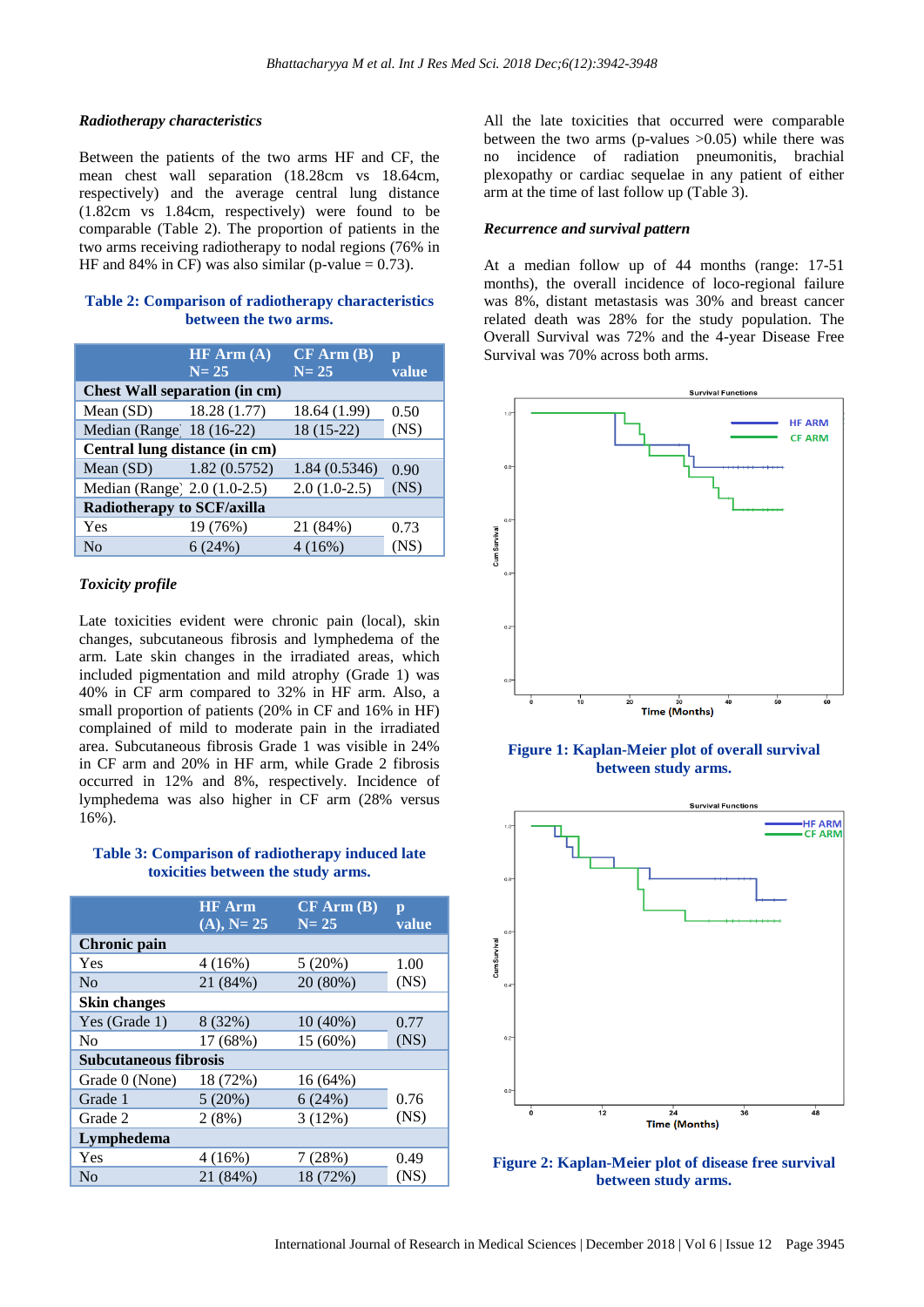Patients in HF arm fared better than those in CF arm in terms of local recurrence (4% vs. 12%), distant metastasis (24% vs. 36%) and death from breast cancer (20% vs. 36%). Patients in HF arm had better OS with 80% against 64% in CF arm (p-value: 0.292) (Figure 1). HF arm also showed better DFS at 4 years with 76% when compared to 64% in CF arm (p-value: 0.411) (Figure 2).

Although the difference was not significant statistically, the Hazard Ratio of 1.543 (95% CI: 0.549-4.339) for DFS and 1.801 for OS (95% CI: 0.603-5.377) between the two arms clearly indicate that HF was superior to CF in terms of disease control and survival in our study.



**Figure 3: Consort diagram.**

#### **DISCUSSION**

Postmastectomy adjuvant radiotherapy improves locoregional control and overall survival in breast cancer and the trend now a days is to deliver this treatment with hypofractionation, at least in early stage breast cancers. The evidence for hypofractionated radiotherapy in breast cancer comes mainly from four large RCTs viz. Whelan et al, Owen et al and the START Trials A and B.<sup>7-10</sup>

Whelan et al, compared 42.5 Gy in 16 fractions versus conventional radiotherapy and found equal local control and cosmesis at 10 years. Owen et al, compared 50 Gy/25 fractions against 39Gy/13 fractions and 42.9 Gy/13 fractions and concluded that breast cancer tissue is probably just as sensitive to fraction size as dose-limiting healthy tissues and hence radiotherapy can be greatly simplified by hypofractionation without compromising effectiveness or safety, and possibly improving both.<sup>7,8</sup>

The 10 year follow up results of the START Trials A and B have shown that the local-regional relapse did not differ significantly between conventional fractionation and any of the hypofractionated regimens evaluated.<sup>11</sup> But the normal tissue effects like breast shrinkage, edema and telengiectasia were significantly less in the hypofractionated arms. Thus, hypofractionated radiotherapy has become the standard of care for early stage breast cancer patients in Canada, UK and most parts of Europe.

However, the observations of the START Trials need to be extrapolated with caution in our patients, because these trials were done on early stage breast cancer patients and only 15% patients in START A and 8% in START B underwent mastectomy. Thus, there is need to evaluate hypofractionation for PMRT in locally advanced breast cancer and not many randomized controlled trials are available in this regard.

A retrospective analysis of 343 patients receiving PMRT in Egypt by Elsayed et al, showed significantly superior 4-year DFS and lesser skin toxicities in the hypofractionated arm  $(42.5 \text{ Gy}/16 \text{ fractions})$ .<sup>14</sup> Pinitpatcharalert A et al, reported significant increase in 5-year OS among the patients receiving HFRT (2.65 Gy x 16-18 fractions) with no difference in toxicities, in his retrospective study of 215 patients.<sup>15</sup> Ko et al, analyzed retrospective data of 133 PMRT patients in Christchurch Hospital, New Zealand and reported high local control rate (97.6%) and less toxicities with HFRT (40 Gy/16 fractions).<sup>16</sup>

Elsayed et al, published another prospective trial of 47 patients receiving PMRT with conventional versus hypofractionation  $(42.72 \text{ Gy}/16\text{F})$ .<sup>17</sup> The results were equivalent in terms of OS, DFS and adverse effects and observed HFRT to be advantageous in terms of reduced workload and cost of treatment. Another prospective Phase II trial on postmastectomy HFRT was reported by Khan AJ et al, where a hypofractionated regimen of 36.63 Gy in 11 fractions (3.33 Gy per fraction) over 15 days was delivered, followed by an optional mastectomy scar boost of four fractions of 3.33 Gy.<sup>18</sup> They too reported high local control with low toxicities among the study subjects and based on the results a cooperative group phase III prospective, randomized trial of conventional versus hypofractionated PMRT has been initiated by them. In the Annual Meeting of ASTRO 2017, Sun et al.<sup>19</sup> from China reported the 5-year results of a randomized phase III non-inferiority trial comparing HFRT and CFRT following mastectomy in 820 high risk breast cancer patients. With a median follow up of 53 months, this trial demonstrated significantly less acute Grade 3 reactions in HFRT arm (p-value 0.008) with no difference in late toxicities, 5-year local control, distant metastasis, DFS and OS. Till date, this is the only large, well-conducted randomized trial to conclusively demonstrate that HFRT to chest wall and nodal regions of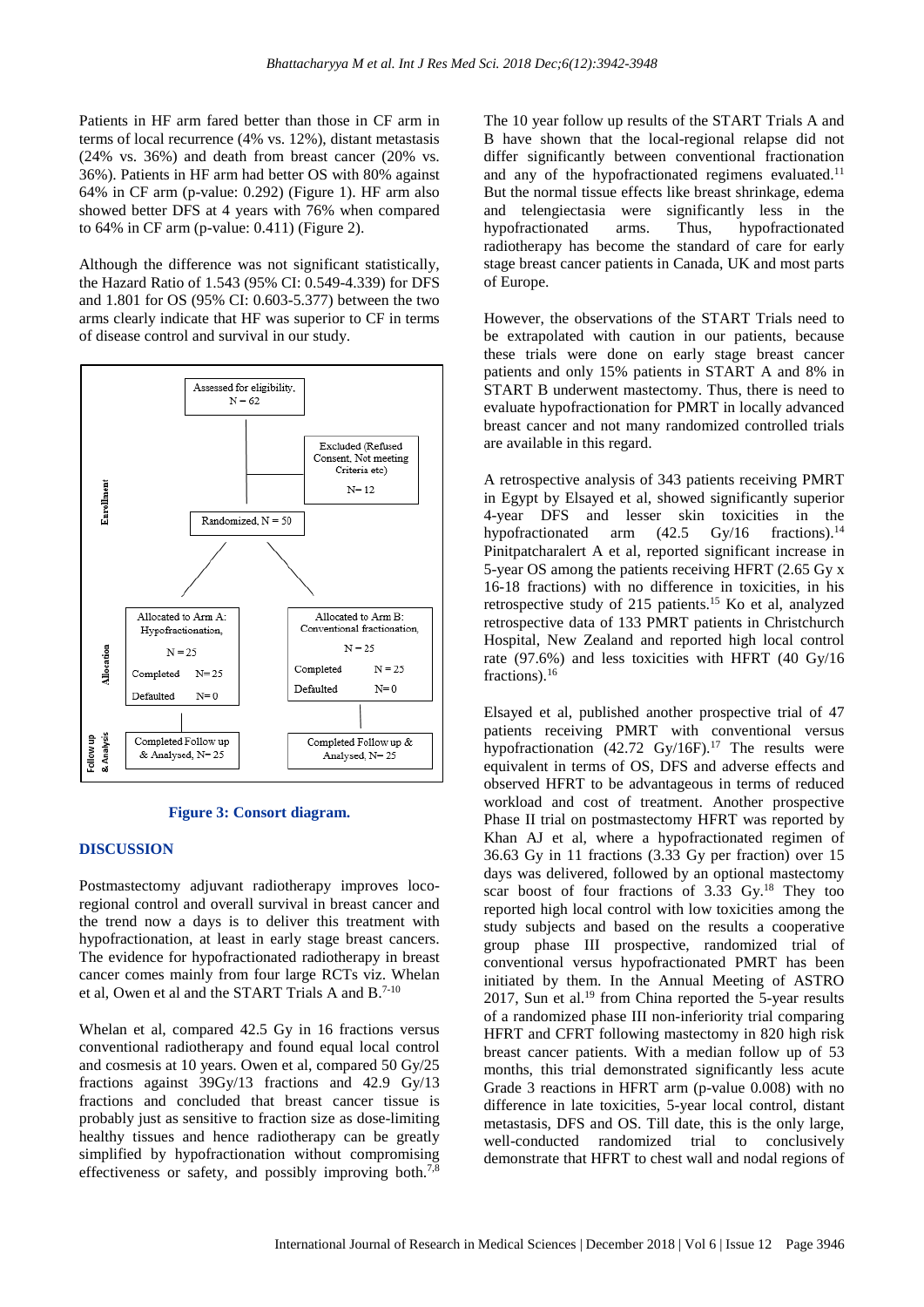breast cancer is safe and effective in the postmastectomy setting.

Our study is a single institution, hospital based, prospective, randomised trial evaluating HFRT versus CFRT following mastectomy, in intermediate-high risk breast cancer patients. The HF regimen of 40 Gy in 15 fractions (2.67 Gy per fraction) over 3 weeks, matched the study arm of START B trial and had a biologically equivalent dose (BED) similar to conventional fractionation.<sup>10</sup> Also, our baseline study characteristics were quite comparable to those of Elsayed et al and Sun et al.  $17,19$ 

This study results favour the HFRT arm in both safety and effectiveness, albeit without statistical significance. Late toxicities like skin changes, chronic pain, fibrosis and lymphedema were comparable between the arms (pvalue  $>0.05$ ). These findings are in agreement with that reported by Pinitpatcharalert A et al, Elsayed et al and Sun et al.15,1719 The HFRT arm fared better than CFRT with improved OS (80% vs. 64%, HR-1.801, p-value: 0.282) and 4-year DFS (72% vs 64%, HR-1.543, p-value: 0.405). There was less incidence of loco-regional, distant failure and death from breast cancer related events in the HFRT than the CFRT arm, although it was statistically not significant. These results are also in concordance with Elsayed et al and Sun et al, who have reported similar findings on survival and disease control in their trials.<sup>17,19</sup> This results confirm that hypofractionation in postmastectomy radiotherapy is equally effective and safe when compared to conventional fractionation.

Limitations of our study are the relatively less number of patients evaluated and a comparatively shorter follow up. But nevertheless, it is one of the few prospective, randomized trials available in literature, evaluating the feasibility, safety and outcomes of hypofractionated radiotherapy in post mastectomy patients. There is further scope for evaluating it in multicenter phase III trials with longer follow up.

# **CONCLUSION**

HFRT in postmastectomy patients is safe and equally effective compared to CFRT. A shorter duration of treatment is also more convenient economically and logistically, and hence there is further value for HFRT to be used in routine clinical practice for breast cancer.

*Funding: No funding sources Conflict of interest: None declared Ethical approval: The study was approved by the Institutional Ethics Committee*

#### **REFERENCES**

1. Ragaz J, Olivotto IA, Spinelli JJ, Phillips N, Jackson SM, Wilson KS, et al. Locoregional radiation therapy in patients with high-risk breast cancer receiving adjuvant chemotherapy: 20-year results of the British Columbia randomized trial. J National Cancer Institute. 2005;97(2):116-26.

- 2. Overgaard M, Hansen PS, Overgaard J, Rose C, Andersson M, Bach F, et al. Postoperative radiotherapy in high-risk premenopausal women with breast cancer who receive adjuvant chemotherapy. New Eng J Med. 1997 Oct 2;337(14):949-55.
- 3. Overgaard M, Jensen MB, Overgaard J, Hansen PS, Rose C, Andersson M, et al. Postoperative radiotherapy in high-risk postmenopausal breastcancer patients given adjuvant tamoxifen: Danish Breast Cancer Cooperative Group DBCG 82c randomised trial. The Lancet. 1999 May 15;353(9165):1641-8.
- 4. Overgaard M, Nielsen HM, Overgaard J. Is the benefit of postmastectomy irradiation limited to patients with four or more positive nodes, as recommended in international consensus reports? A subgroup analysis of the DBCG 82 b and c randomized trials. Radio Oncol. 2007;82(3):247-53.
- 5. Early Breast Cancer Trialists' Collaborative Group (EBCTCG), Darby S, McGale P, et al. Effect of radiotherapy after breast-conserving surgery on 10 year recurrence and 15-year breast cancer death: meta-analysis of individual patient data for 10,801 women in 17 randomized trials. Lancet 2011;378:1707-16.
- 6. American College of Radiology. ACR Appropriateness Criteria®: postmastectomy radiotherapy. 2015:6.
- 7. Whelan TJ, Pignol JP, Levine MN, Julian JA, MacKenzie R, Parpia S, et al. Long-term results of hypofractionated radiation therapy for breast cancer. N Engl J Med 2010;362(6):513-20.
- 8. Owen JR, Ashton A, Bliss JM, Homewood J, Harper C, Hanson J, et al. Effect of radiotherapy fraction size on tumor control in patients with early stage breast cancer after local tumor excision: longterm results of a randomized trial. Lancet Oncol 2006;7(6):467-71.
- 9. Bentzen SM, Agrawal RK, Aird EG, Barrett JM, Barrett-Lee PJ, Bliss JM, et al. The UK Standardisation of Breast Radiotherapy (START) Trial A of radiotherapy hypofractionation for treatment of early breast cancer: a randomised trial. The Lancet. Oncology. 2008 Apr;9(4):331-41.
- 10. Bentzen SM, Agrawal RK, Aird EG, Barrett JM, Barrett-Lee PJ, Bliss JM, et al. The UK Standardisation of Breast Radiotherapy (START) Trial B of radiotherapy hypofractionation for treatment of early breast cancer: a randomised trial. Lancet (London, England). 2008;371(9618):1098- 107.
- 11. Haviland JS, Owen JR, Dewar JA, Agrawal RK, Barrett J, Barrett-Lee PJ, et al. The UK Standardisation of Breast Radiotherapy (START) trials of radiotherapy hypofractionation for treatment of early breast cancer: 10-year follow-up